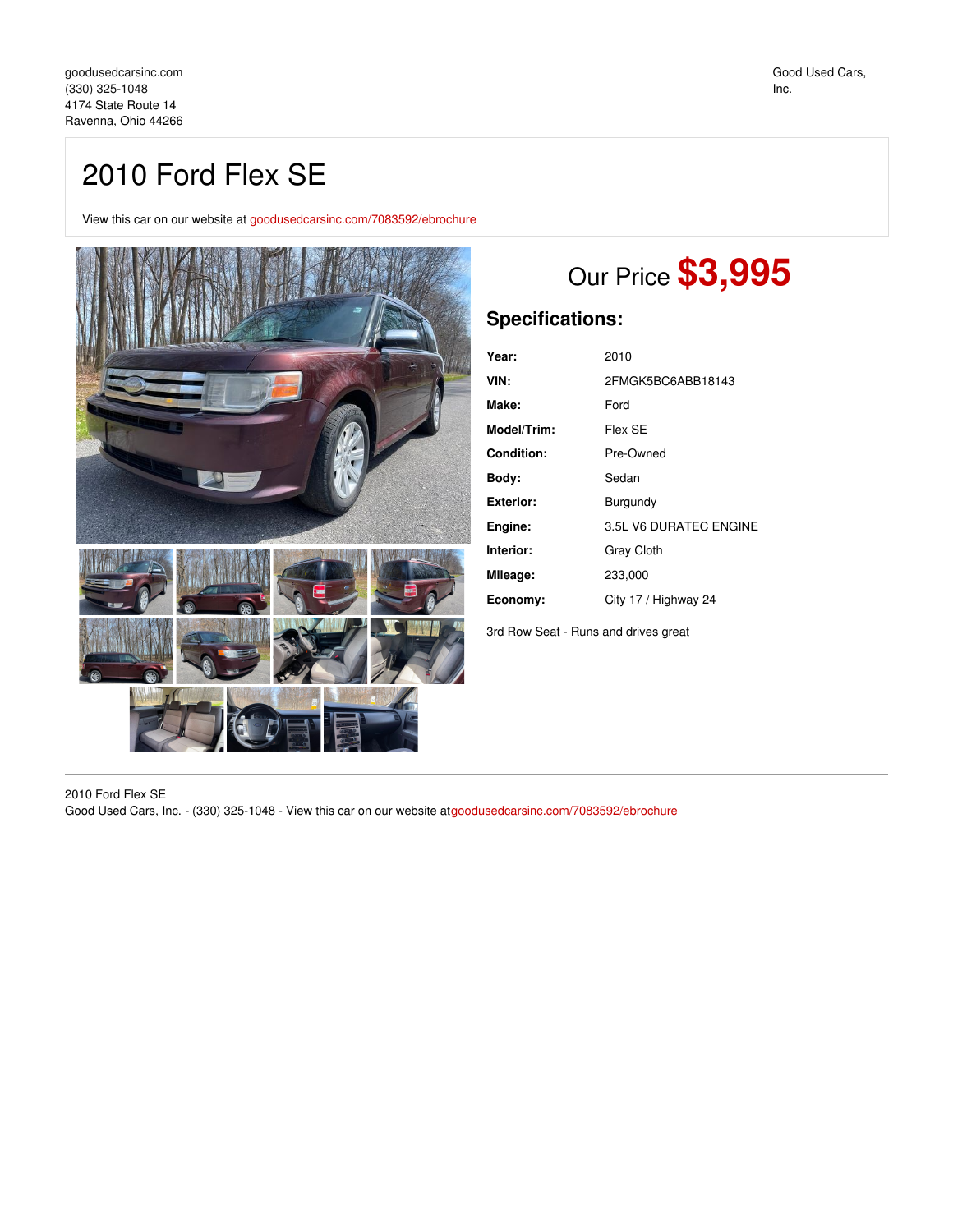

#### 2010 Ford Flex SE

Good Used Cars, Inc. - (330) 325-1048 - View this car on our website at[goodusedcarsinc.com/7083592/ebrochure](https://goodusedcarsinc.com/vehicle/7083592/2010-ford-flex-se-ravenna-ohio-44266/7083592/ebrochure)